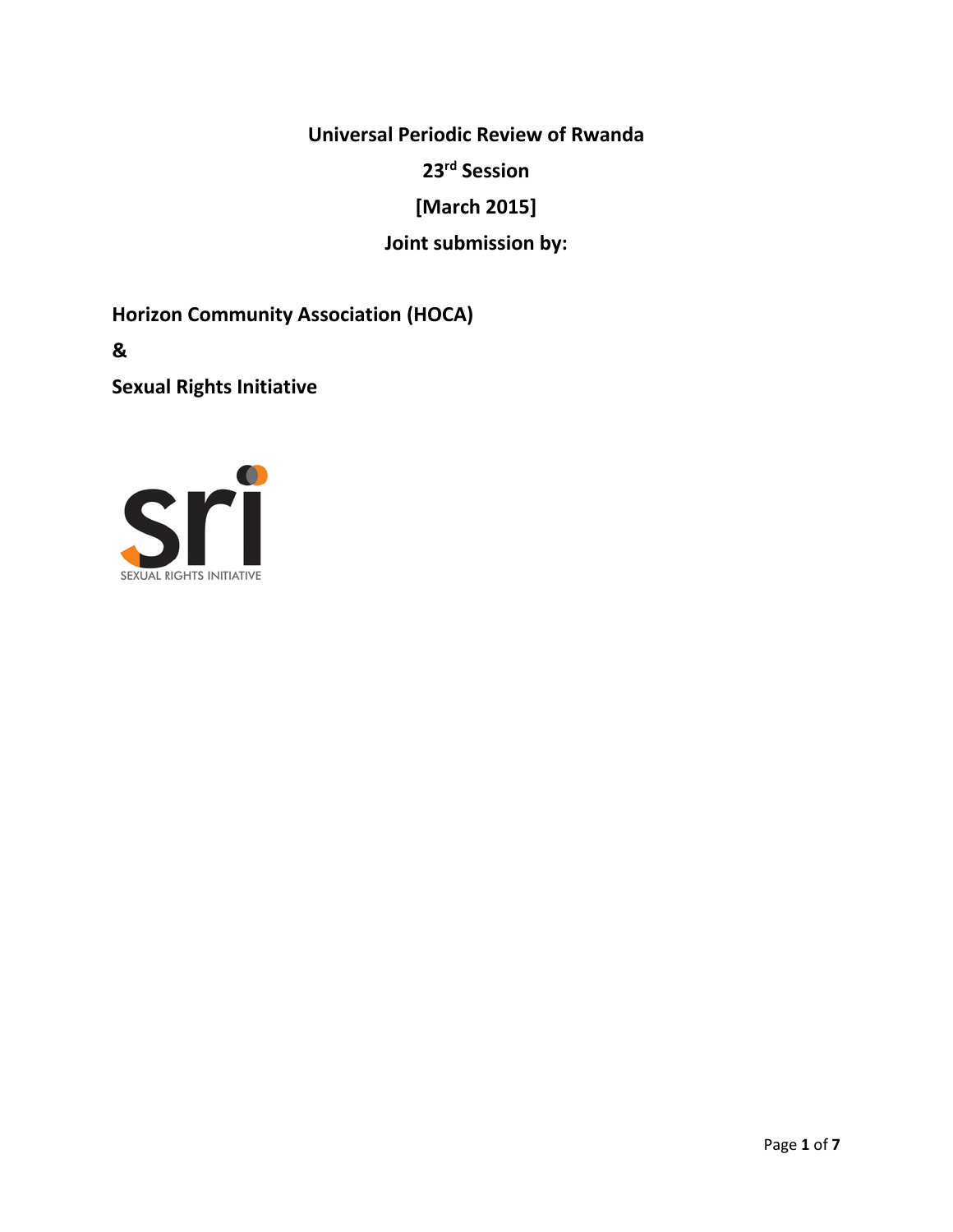**Key Words:** Freedom of association, freedom of movement, freedom of expression, right to health, right to privacy, LGBTI people, sex workers, violations by state-actors, access to justice, discrimination, exclusion, HIV/AIDS, right to health

# **Executive Summary (1-2 paragraphs, max.)**

- 1. This report is a joint submission by Horizon Community Association (HOCA) and Sexual Rights Initiative (SRI). The report seeks to highlight the existing challenges in relation to national policies and limitations to accessing justice, to address human rights violations experienced by Lesbian, Gay, Bisexual, Transgender and Intersex people based on perceived or real sexual orientation, gender identity and expression, sex workers and people living HIV/AIDS. The report also makes reference to the impact of the socio-economic and political context in Rwanda on the lives of LGBTI people, sex workers and people affected by HIV.
- 2. The report also evaluates the states response to implementing the recommendations presented from the previous UPR review process and further maps out gaps within the implementation. As part of the report, specific recommendations have been put forward calling on the Rwandan government to address issues of violence targeted towards sex workers and LGBTI people, to introduce non-discriminatory policies and laws, discrimination and exclusion of marginalized groups from accessing and health care, education and other social benefits.

## **Social, economic and political situation of Rwanda:**

- 3. Rwanda is a party to all major human rights instruments both globally and regionally, including the International Covenant on Civil and Political Rights (ICHPR) and the African Charter on Human and People's Rights (ACHPR), and has taken significant steps towards implementing recommendations of respective committees made during periodic reviews. As a result of the genocide, the national legislation on freedom of expression, political freedom and people's self-affirmation, either limit or modify the scope and the approach of the realization of those fundamental rights. Indeed, the country's legal framework informed and influenced by the historical context makes it unpractical to implement some of the recommendations of the United Nations Human Rights Committee and the African Commission on Human and People's Rights.
- 4. In less than two decades, Rwanda has recovered from the visible damage of the genocide and today stands among the models for Africa in many aspects of good governance, the fight against corruption, steady economic growth, peace, stability, poverty reduction and ICT. Rwanda has completely revamped its social sector and justice system with decentralized leadership bodies and stands out as a stable, attractive nation where 'things work'. Rwanda is ranked as the fourth least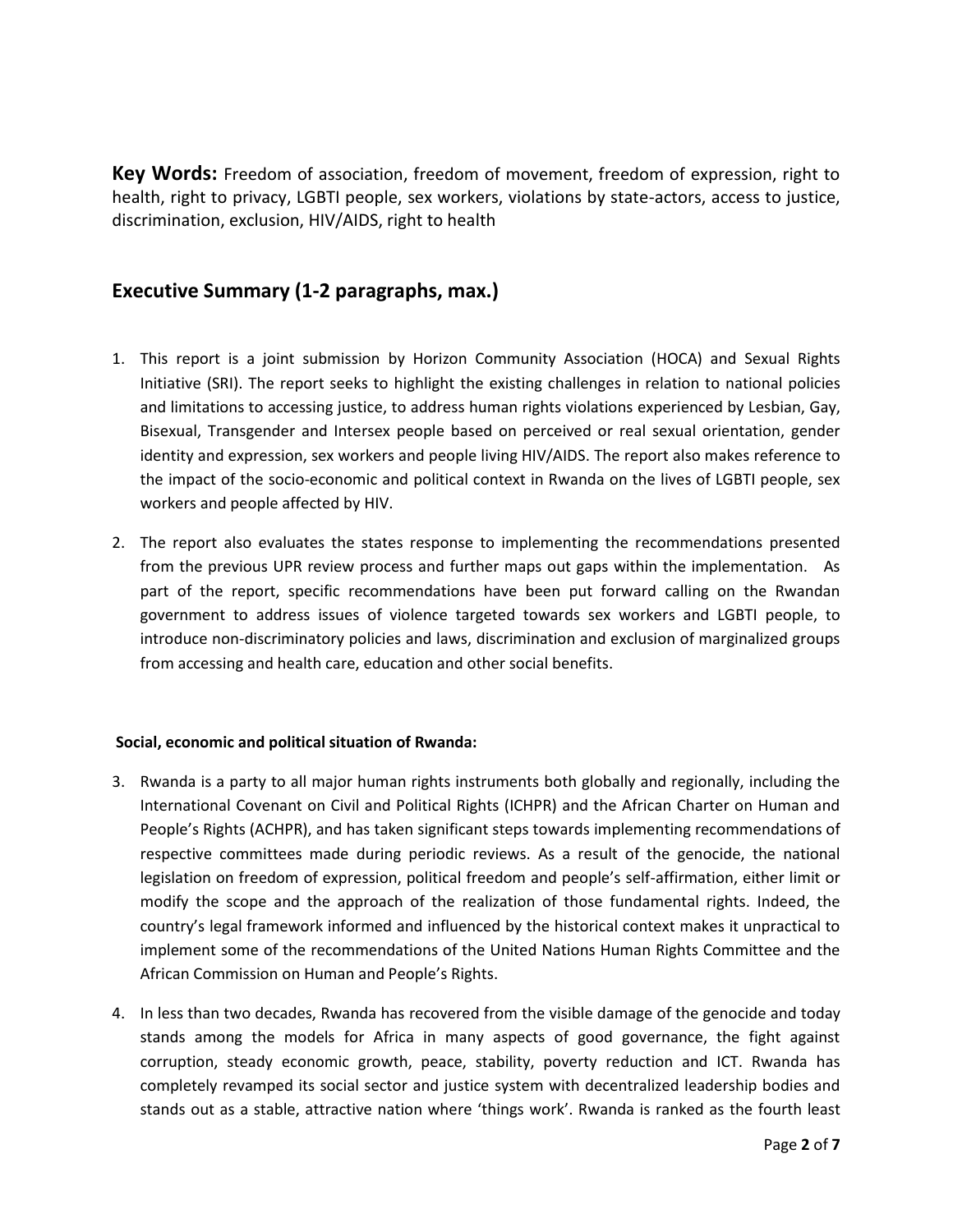corrupt country in Africa, behind Botswana, Cape Verde and Mauritius, and the least corrupt in East Africa. The country's vision 2020 seeks a modern, united, integrated and prosperous state ranked among middle income nations by the year 2020. There are still notable gaps when it comes to integrating and implementing non – discriminatory policies/laws for the promotion and protection of the rights of sex workers and LGBTI people.

- 5. The recent legislative developments in Africa have driven international attention on the legal status of LGBT people which has seen various African Governments revise or introduce new legislation on same-sex sexual conduct, and the response of the international community has sparked extensive coverage of the associated political, social and cultural controversies.
- 6. State-sponsored homophobia appears negligible in Rwanda, and violent attacks are minimal. Despite negative reports of Rwanda's human rights record in areas such as civil and political rights, when it comes to sexual orientation and gender identity, human rights observers consistently point to no need for concern. In the international arena, Rwanda has emerged as an unlikely champion for LGBT rights and domestically sexual orientation has been designated a 'private matter'.
- 7. In 2010, Rwanda was the only East African nation not to oppose a Resolution of the United Nation's Economic and Social Council (UN-ECOSOC) to grant consultative status to the NGO; International Gay and Lesbian Human Rights Commission (IGLHRC). Domestically, sexual orientation has been designated a 'private matter' and senior politicians have consistently deflected attempts to be drawn on the issue.

## **Rwanda's strategic silence: Lack of implementation of policies to protect LGBTIs from violations:**

- 8. Evidence suggests that Rwanda's silence is not an indication of a supportive socio-cultural environment for LGBTI rights. Homophobia and transphobia remain real within Rwandan society, as is the perception that homosexuality is a corrupting 'western' import and not a Rwandan concern.
- 9. The government consistently maintains a pragmatic approach to public debate around identity. While it is well known that ethnic identity is not discussed publicly in Rwanda – 'we are all Rwandans' – some suggested that this strategy has been extended to any discussion that seeks to polarize identities. Feedback from a UNICEF representative working with the government on social protection, for example, indicated that, in relation to the government's participatory model of eligibility for social protection, the government has proved unwilling to make distinctions between groups on any grounds other than poverty. This has meant that other categories of vulnerability are not being taken into account.
- 10. Many point out that the government does not need the 'headache' that a domestic debate around LGBTI rights would bring. With a strong religious base in Rwandan society, and significant dependence on faith-based organizations for the delivery of public services, it was felt that taking up an agenda as controversial as LGBT rights would, for some, look deliberately antagonistic.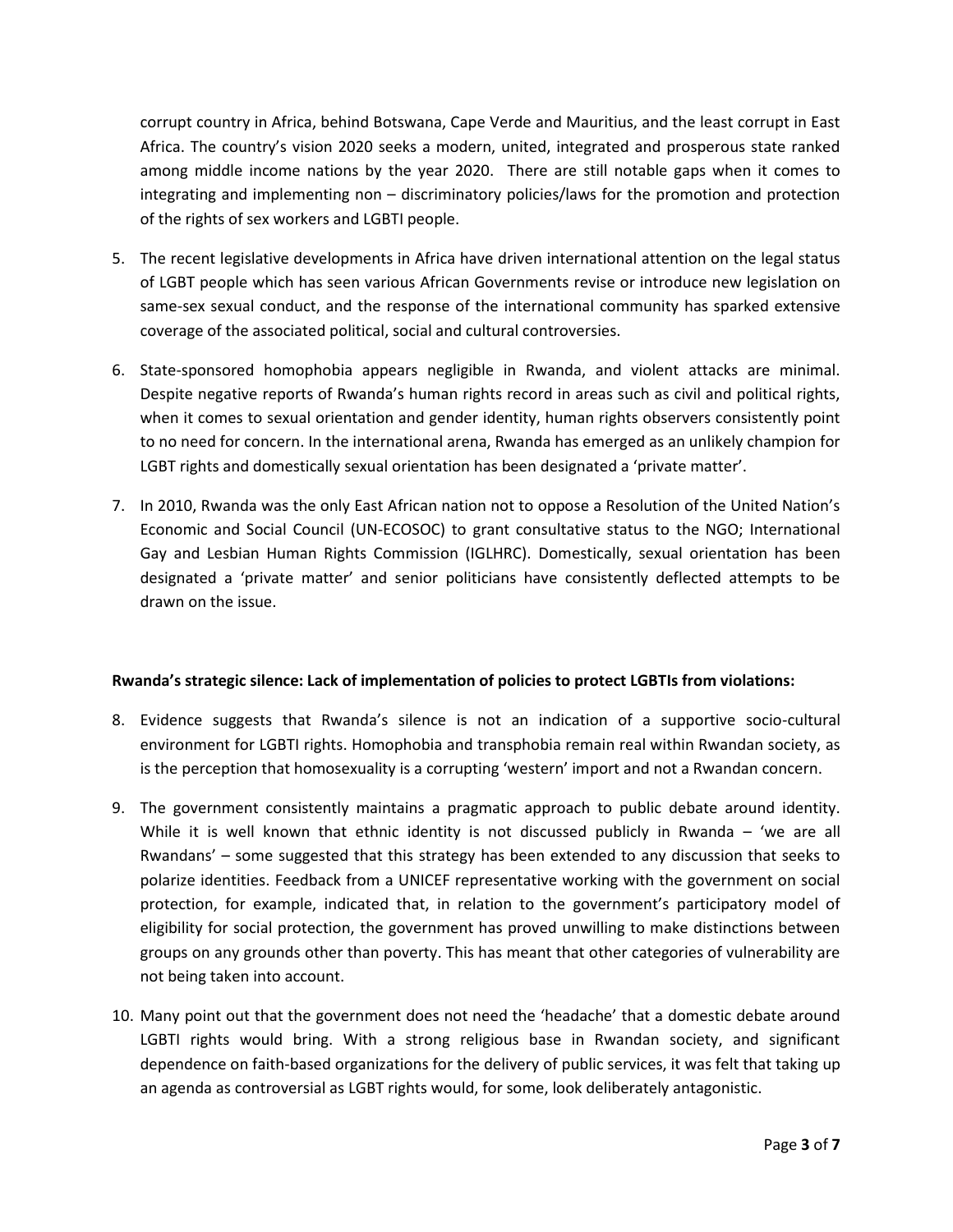- 11. As one of the newest and arguably more zealous members of the East African Community (EAC), Rwanda is vulnerable to regional pressures. It was pointed out that its socio-economic achievements have been widely recognized and broadly appreciated by other members. But its status as a post conflict, post-genocide country, frequently criticized for its lack of civil and political rights, means that it is not well-positioned to advocate for human rights to its larger neighbors and EAC founding members; Kenya, Tanzania and Uganda. So while Rwanda is willing to champion LGBT rights at an international level, it cannot afford to do the same with its regional partners. Domestically, entrenched social stigma attached to sexuality more generally and homosexuality in particular, make it unlikely that Rwandan politicians would choose to publicize Rwanda's more 'enlightened' position on LGBTI rights, or take credit for being the only nation in the EAC not to criminalize homosexuality.
- 12. The silence on LGBT rights is not accidental, but strategic. They suggest that the government has been silent not because it holds particular opinions and beliefs about sexual orientation and gender identity, but because it has calculated that it is politically expedient to do so. Privately, assurances have been given that there are no plans to criminalize homosexuality, but also that there are no plans to engage with the agenda either.
- 13. This regime of silence reinforces the lack of implementation of policies to protect LGBTI people from violations of all kind. For instance, LGBTI people are not benefiting from adequate health services, and young people are still being bullied in schools pushing them to drop out and which leads to isolation.
- 14. The growing levels of surveillance and limitations on freedom of movement is a problem that most human rights defenders are facing, with many cases of unlawful detentions, denied travel out of Rwanda and confiscation of travel documents.
- 15. From the perspective of civil society advocacy on LGBT rights, it begs the question: if the government is not the problem for LGBT advocacy in Rwanda, then what is?

## **Tradition and culture: how big of a barrier is it for LGBTI rights advocacy?**

- **16.** Tradition and culture are the pillars of most Rwandan values and principles. In most social settings sexuality remains a taboo topic as dictated by culture that is set to be a Rwandan identity behavior. Traditionally, the society tends to be patriarchal and sexuality is only accepted within the defined norms meaning between a man and a woman.
- **17.** In contrast with culture, homosexuality is considered Un-African and an import from the West. This local mentality has created myths and stereotypes putting LGBTI people in a position to be misunderstood and called different names like pedophiles, immoral, and devils among many others. Culture contributes to the raise of homophobia within the Rwandan society which fosters exclusion, stigmatization and isolation of sex workers and LGBTI people.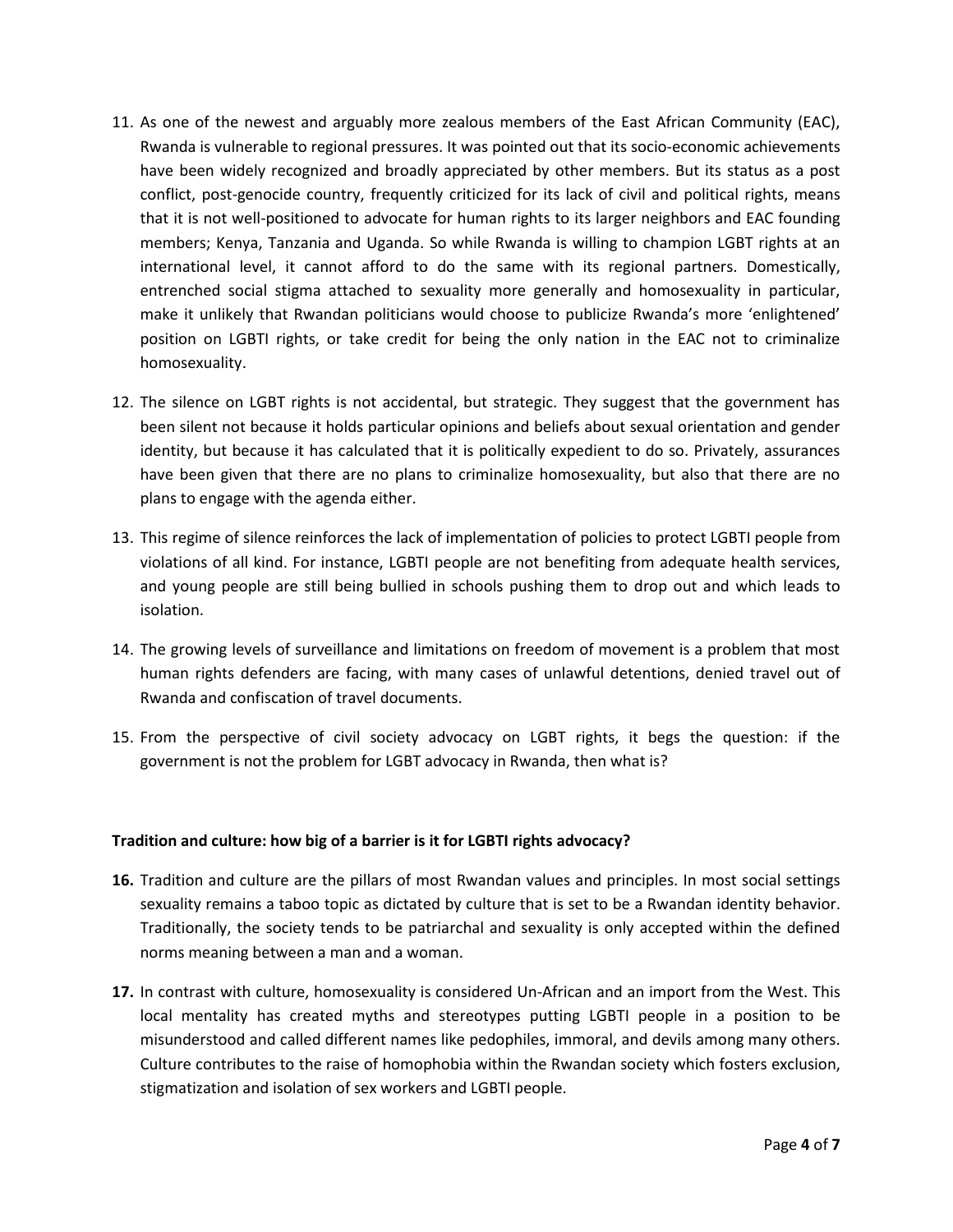**18.** Religion stands very strict on the matter and seems to be blocking the State`s little efforts in promoting LGBTI rights and individuals.

#### **LGBT Sex Workers in Rwanda**

- 19. Back in 2009, Sex workers and LGBTIs were put in the same boat while the state was trying to implement laws that would criminalize both groups. HOCA, which was the only LGBTI organization then, declared at a press conference that there is no reason to confuse sex workers and LGBTIs and that both cases should be handled differently. No law against LGBTIs was put in place but unfortunately sex work is criminalized under the penal code.
- 20. Sex workers are rarely addressed in national human rights law, yet fundamental rights and protections set forth by international covenants and declarations are not abrogated by status as a sex worker—human rights laws apply to everyone.
- 21. There are widespread human rights violations against sex workers, perpetrated by both state and non-state actors. These violations increase HIV risk, and undermine effective HIV prevention and intervention. Violations include homicide; physical and sexual violence from law enforcement, clients, and intimate partners; unlawful arrest and detention; discrimination in accessing health services, and forced HIV testing.
- 22. Substantial gaps exist in a rights-based response to HIV for sex workers. The effect of human rights violations on HIV demands a shift in global policies and practices. We must acknowledge, address, and prevent violence, abusive police practices, and other human rights violations, to ensure rights and achieve public health goals.

## **The role of civil society in protecting and promoting the LGBT rights**

- 23. Rwandan civil society is widely reported to be weak with limited space for civil society organizations to adopt advocacy positions that are critical of the government of Rwanda. A report by the UN Human Rights Council indicates that many civil society actors and some government officials, perceive the role of NGOs to be one of delivering government policies (UNHCR, 2014), and opportunities for civil society to inform policy making in Rwanda have been described as 'ad hoc' and 'personalized' .
- 24. The weak role of civil society is contested and some reports suggest that the true natures of constraints are difficult for outsiders to fully understand. However, there is general consensus that despite the weakness, there are a large number of civil society organizations, the majority of which are focused on service delivery. The preferred culture of civil society engagement is one of dialogue and non-confrontation, an approach rooted in the 2003 Constitution aimed at consolidating national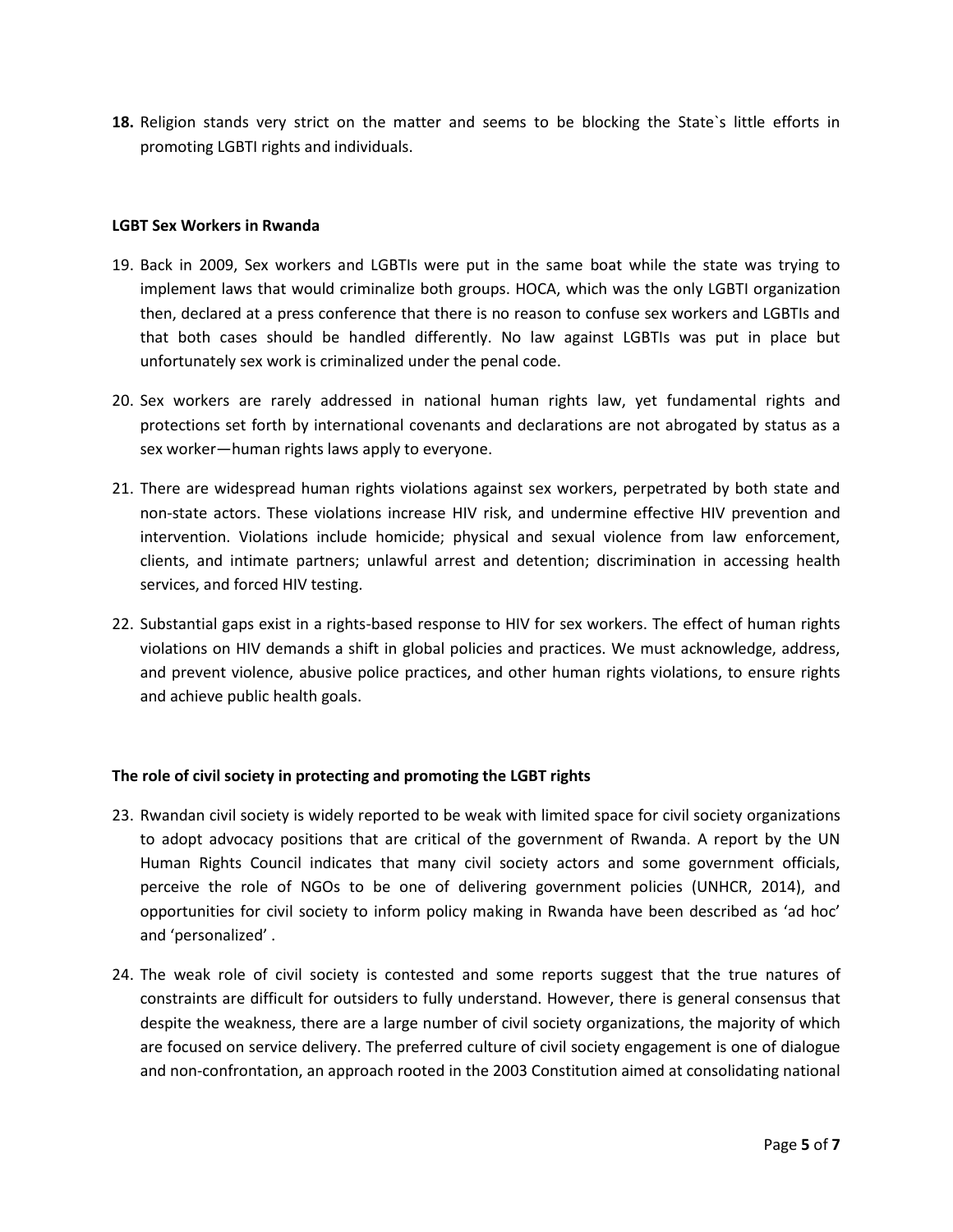cohesion following the Genocide in 1994. The Constitution explicitly dictates that dialogue and consensus take precedent over a more competitive political pluralism.

### **The role media**

- 25. In Rwanda the media is underdeveloped for historical and political reasons. Unlike Uganda, the issues are not developed and there is a lack of knowledge and information. Journalists tend to write about LGBT issues more from their own opinions and beliefs than from a position of authority. The message tends to be sensationalist, 'penetrate and infiltrate' which is intended to create alarm rather than understanding, acceptance and tolerance. The impact of this can be very dangerous if it is not addressed.
- 26. The Rwandan society is not yet open to free and public discussions on LGBTI issues. It is common for people to respond to and believe in sensationalist reporting. Government official always avoid getting in confrontation with LGBTI issues and the most profound responses are always 'we want peace, leave these issues alone'. There has been a lack of engagement between the media and LGBT groups. However, it is through direct engagement with members of LGBTI organizations that journalists can come to understand the issues better.
- 27. The growing exposure of LGBTI people by media is an invasion of privacy, which makes LGBTI people more vulnerable and exposes them to attacks by community members, family rejection, and dismissal from jobs and loss of shelter.

## **Recommendations for action:**

- 28. Ensure that sexual and reproductive health services are of high quality, freely available and accessible to all people, without discrimination and delivered in a way that respects human rights, including the rights to confidentiality, privacy, informed consent and bodily integrity.
- 29. Ensure that the right to health, especially SRHR, is made available to all people regardless of sexual orientation or gender identity, HIV status, profession, age, and disability and that services are provided by sensitized and trained health care workers who provide health care that is free from stigma, coercion, discrimination and violence, based on full and informed consent, and that affirms the right to pleasure and privacy and confidentiality.
- 30. Enact and/or enforce laws that address the high rates of sexual and gender-based violence, including physical and sexual assault of sex workers by strengthening of institutional responses on access to justice in the form of compensations and incorporation of measures to prevent double victimization, and the strengthening of existing institutional structures to effectively implement the laws and policies.